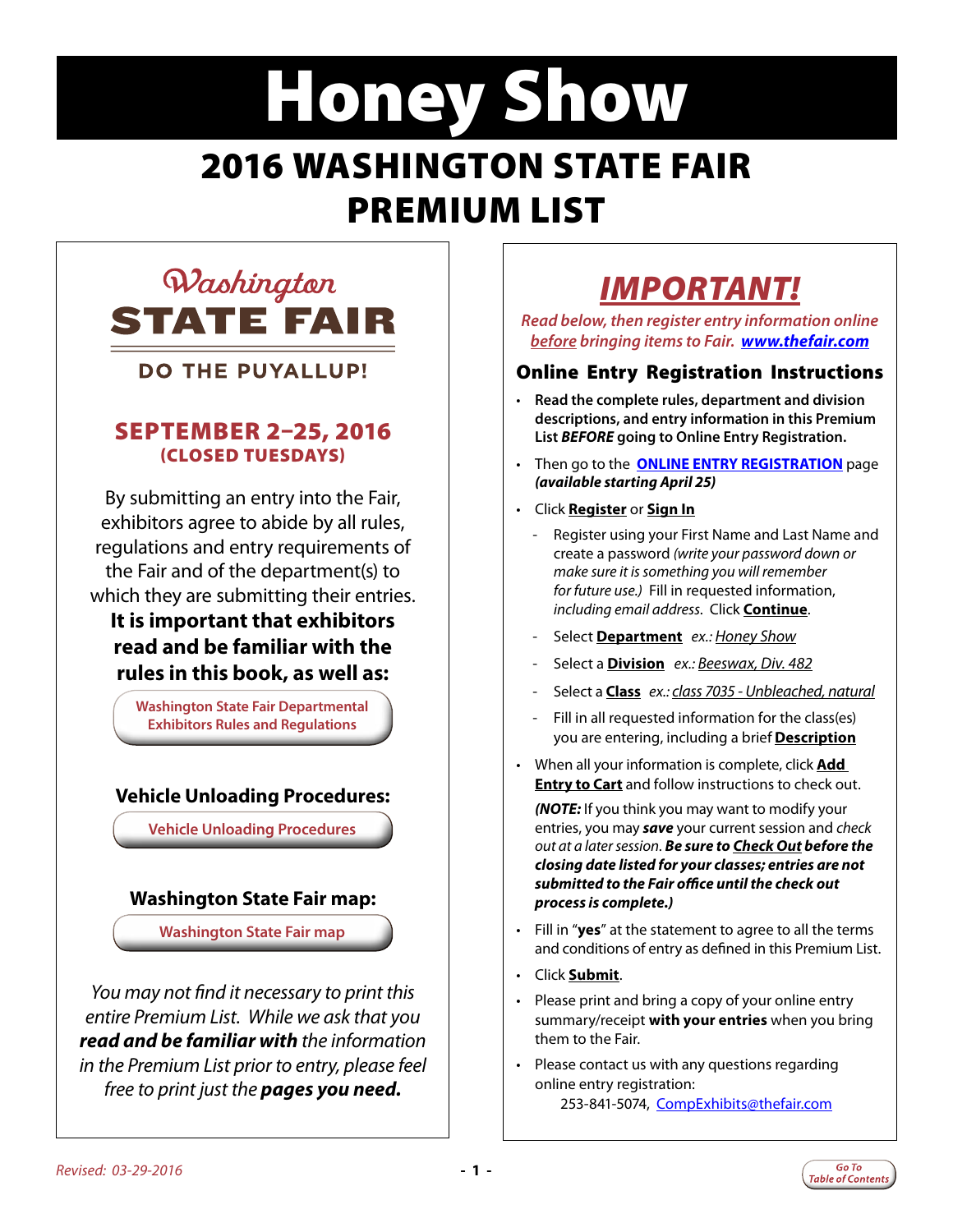### CONTENTS

| Links to important Fair Information 1        |
|----------------------------------------------|
|                                              |
|                                              |
|                                              |
| Honey Show Divisions and Classes 4           |
|                                              |
| Individual Beekeeping Exhibit Division 481 4 |
|                                              |
|                                              |
|                                              |
|                                              |
|                                              |
|                                              |
|                                              |
|                                              |

### PLEASE NOTE

#### FRUITS AND VEGETABLES

and

#### AMATEUR BEER AND WINE

Divisions and Classes are offered in separate premium lists:

click here: **[COMPETITIVE EXHIBIT ENTRIES](http://www.thefair.com/participate/exhibit-entries/)** 

### HONEY SHOW INFORMATION

#### DIRECTOR IN CHARGE

W. David Schodde

#### SUPERINTENDENT

Louis A. Matej 445 S. 96th St. Tacoma, WA 98444 253-921-5612 [Louis.Ag-Hort@wamail.net](mailto:Louis.Ag-Hort%40wamail.net?subject=Honey%20Show%20inquiry)

#### ASSISTANT SUPERINTENDENT

Jennifer Pasquier 509 9th St. NW Puyallup, WA 98371 253-677-1790 [meravella@comcast.net](mailto:meravella%40comcast.net?subject=Honey%20Show%20inquiry)

#### HONEY SHOW COORDINATOR

Robert A. Bennett P.O. Box 1031 Puyallup, WA 98371 253-826-2288 [pse@pz.net](mailto:pse%40pz.net?subject=Honey%20Show%20inquiry)

WASHINGTON STATE FAIR COMPETITIVE EXHIBITS OFFICE

253-841-5074 (year 'round) or Email: [CompExhibits@thefair.com](mailto:CompExhibits%40thefair.com?subject=Competitive%20Exhibits%20question)

### ENTRY INFORMATION

Online entry registration should be completed by 10 pm on Sunday, August 28, unless otherwise noted.

Print a copy of your online entry summary/receipt to bring with your items on entry days: Tuesday, August 30 and Wednesday, August 31

Take your entries to the Agriculture Department, location to be determined. There is no entry fee.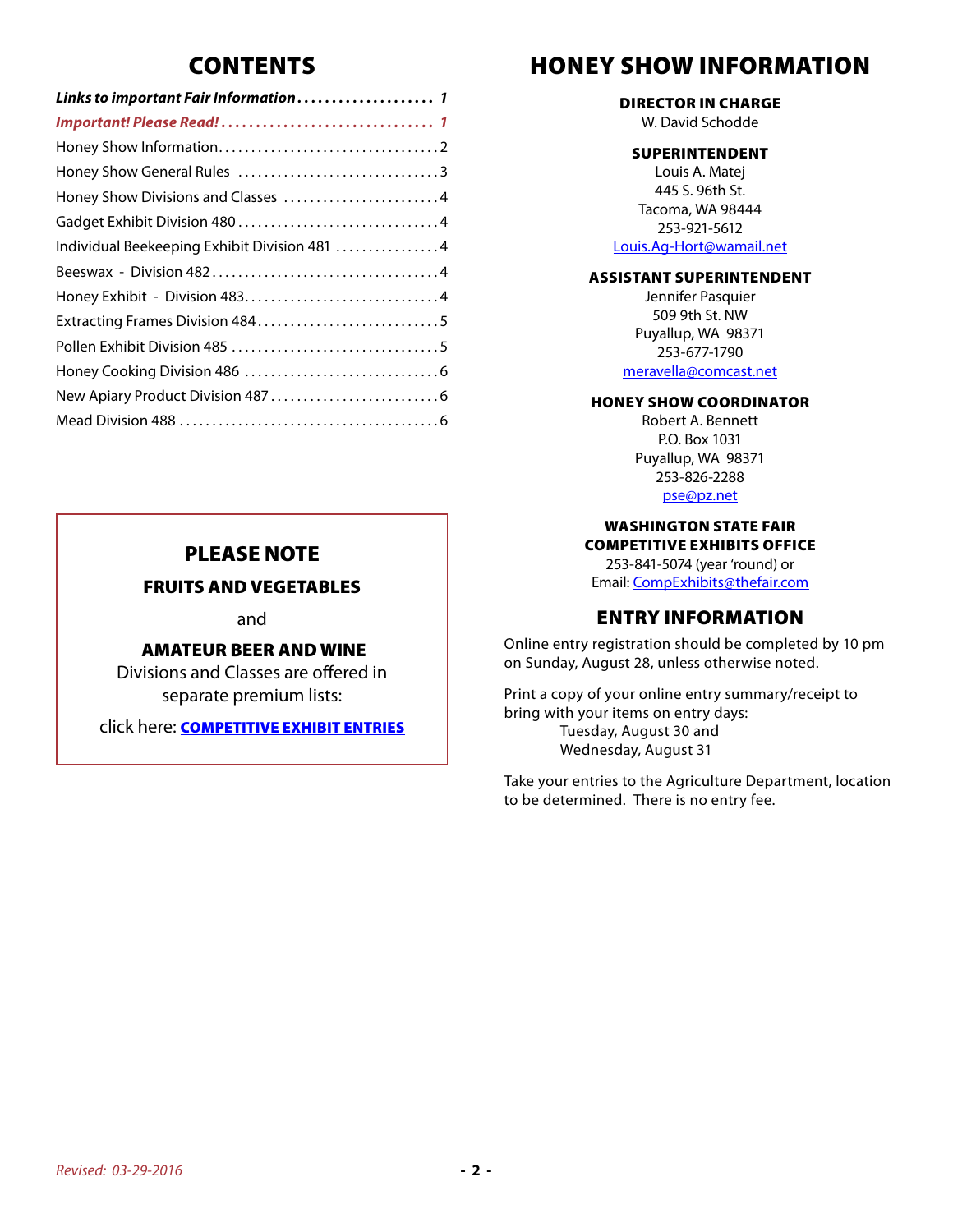## <span id="page-2-0"></span>HONEY SHOW GENERAL RULES

#### NOTE: ENTRY DAYS AND PLACE!!

- 1. Entry times are 10 am to 8 pm Tuesday, August 30, and from 8 am to 8 pm on Wednesday, August 31. Take your entries to the Agriculture Department. Judging will be on Thursday, September 1. Judgin will be closed to all visitors. Ribbons will be awarded Thursday, September 1, after judging.
- 2. Entrants are limited to one entry per class, with the exception of the APIARY PRODUCT class (see categories and classes of entries). For all show classes, items shown shall not have been previously entered in any show competition.
- 3. A produce return form is available when you make your entries for items you want returned after the close of the Fair. Pick up time is Monday, September 26 between 8 am and 11 am. For Pierce County Beekeepers Association members only: You can pick up exhibits at their meeting on Oct. 3, at the WSU Extension Campus, 7:30 pm.
- 4. Color classes of honey will be determined by the show coordinator prior to judging.
- 5. Identifying labels attached to the entries are forbidden.
- 6. All entries must be the product of entrant's apiary, and must have been produced within the last 12 months prior to the show.
- 7. All winning honey will remain on display in the Pierce County Beekeepers Association booth for the duration of the Fair.
- 8. First, second and third place ribbons will be awarded for each class. All classes are to be judged as Open or Novice category. All entrants must register as either Open or Novice. The Novice category may be entered only by individuals who have never won an award in any class. Open and Novice category entries in each class will be judged separately. A Best of Category Ribbon will be awarded in five different areas of Beekeeping. A JUDGES' BEST OF SHOW AWARD SHALL BE PRESENTED TO THE OPEN AND NOVICE ENTRY WHICH BEST REPRESENTS THE APICULTURE INDUSTRY.
- 9. Cash prizes will be paid in listed classes only. Ribbons will no longer be mailed. You may pick up your ribbons in the Agriculture Department office between Saturday, September 3 and Sunday, September 4. Premium checks will be mailed in November.
- 10. A special rosette will be awarded for an entry that, in the opinion of the show judge, illustrates a new or unique market for apiary products.
- 11. In the event of a dispute, the decision of the show coordinator will be final.
- 12. All liquid honey shall not exceed 18.6% moisture. All entries above 18.6% will be disqualified. In the event of a tie, the honey with the lowest moisture content shall be declared the winner.
- 13. Entrants may not assist in the acceptance of other entries, nor help in any phase of the judging.



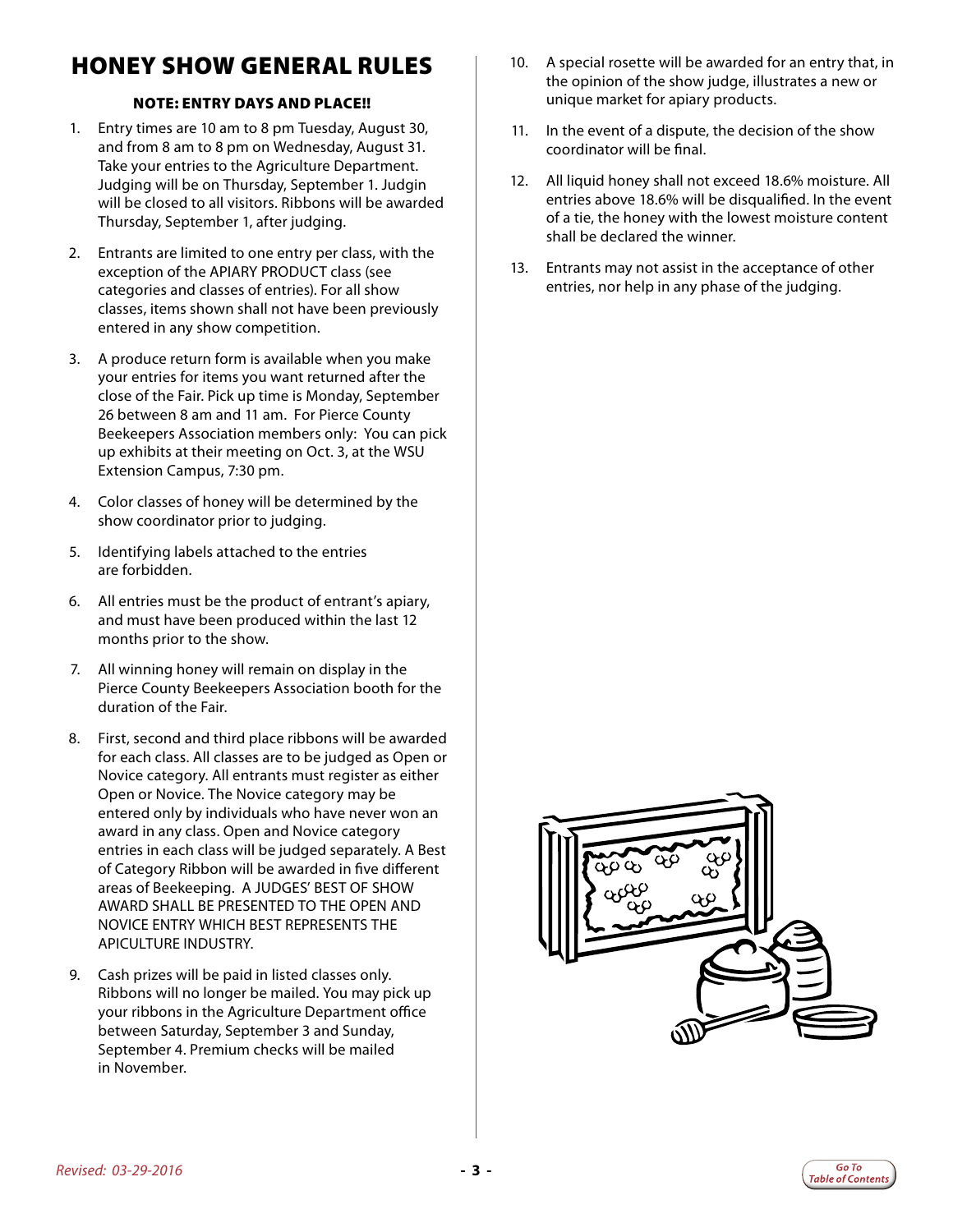### <span id="page-3-0"></span>HONEY SHOW DIVISIONS AND CLASSES

#### GADGET EXHIBIT DIVISION 480

SPECIAL RULE: All entries must be accompanied by a typed or printed explanation on a card no larger than 8"x5".

This information will be used in scoring by the judge.

#### **GADGET EXHIBIT SCORE CARD**

|                                 | <b>POINTS</b> |
|---------------------------------|---------------|
|                                 |               |
| 2. Explanatory text 25          |               |
| 3. Ease of reproduction 15      |               |
| 4. Contribution to beekeeping10 |               |
| <b>TOTAL</b> 100                |               |

| <b>CLASS</b><br>1st. |                                                             |  | 2nd  |
|----------------------|-------------------------------------------------------------|--|------|
| 7005                 | Apiary Gadgets: Large devices<br>(extractors, wax rendering |  |      |
|                      | equipment, etc.); Hives or<br>machines (lifters, weighing   |  | 6.00 |
|                      | devices, etc.); Small misc. items 10.00                     |  |      |

#### INDIVIDUAL BEEKEEPING EXHIBIT DIVISION 481

SPECIAL RULES: This display will contain art, photographs, instructions, research, equipment, or products that must portray some aspect of beekeeping art and education. The display must accommodate a maximum of 4 ft. sq. wall space or 3 ft. sq. table space. There are two classes: One stressing beekeeping art, and the other stressing education in the practice of beekeeping. A "Best in Category" will be awarded for the Best Beekeeping Art and Education. A "Best in Category" will be awarded to the Best in Beeswax, and also to the Best in Beekeeping Products (Pollen, Frames of Honey, Comb Honey or Creamed Honey).

|                                  | <b>POINTS</b>    |
|----------------------------------|------------------|
|                                  |                  |
| 2. Educational features 25       |                  |
|                                  |                  |
| 4. Overall quality of exhibit 30 |                  |
|                                  | <b>TOTAL</b> 100 |

| <b>CLASS</b> |                                    | 1st 2nd |
|--------------|------------------------------------|---------|
|              | 7010 Educational Display10.00 6.00 |         |
|              |                                    |         |

#### BEESWAX - DIVISION 482

SPECIAL RULES: Candles made from foundation are not permitted. All entries must be made by the exhibitor.

#### **BEESWAX SCORE CARD**

| <b>POINTS</b>                             |
|-------------------------------------------|
| 1. Color and aroma25                      |
| 2. Cleanliness (free from impurities)25   |
| 3. Uniformity of appearance. 20           |
| 4. Freedom from cracking and shrinking 15 |
|                                           |
| $TOTAL$ 100                               |

#### **CLASS 1st 2nd**

|      | 7035 Unbleached, natural: single block, pure<br>beeswax, not less than one pound  6.00 | 5.00 |
|------|----------------------------------------------------------------------------------------|------|
|      | 7040 Candles, dipped, one pair pure                                                    |      |
|      | beeswax  6.00                                                                          | 5.00 |
|      | 7050 Candles, fancy and novelty, must contain                                          |      |
|      |                                                                                        | 5.00 |
| 7060 | Beeswax novelty item 4 oz.                                                             |      |
|      |                                                                                        | 5.00 |
|      |                                                                                        |      |

#### HONEY EXHIBIT - DIVISION 483

#### **LIQUID HONEY SCORE CARD**

| <b>POINTS</b>                                       |
|-----------------------------------------------------|
| 1. Moisture content (above 18.6% disqualified)15    |
| 2. Freedom from crystals 10                         |
|                                                     |
| 4. Freedom from foam and air bubbles10              |
| 5. Fill (uniformity among containers)               |
|                                                     |
| 6. Containers (cleanliness, neatness, uniformity)10 |
| 7. Flavor (down-grade for overheating,              |
| fermentation and other objectionable                |
|                                                     |
|                                                     |
| 9. Uniformity of honey 10                           |
| TOTAL 100                                           |

#### **CLASS 1st 2nd** 7065 Water white. . . 6.00 5.00 7070 Extra white. . . 6.00 5.00 7075 White. . . 6.00 5.00 7080 Extra light amber........................... 6.00 5.00 7085 Light amber. . . 6.00 5.00 7090 Amber. . . 6.00 5.00 7092 Dark amber. . . 6.00 5.00

For the above classes, submit three one-pound Queenline honey jars (glass only). Color classes will be determined by the show coordinator prior to judging. A Best in Category will be awarded for the best honey exhibit.

*continued…*

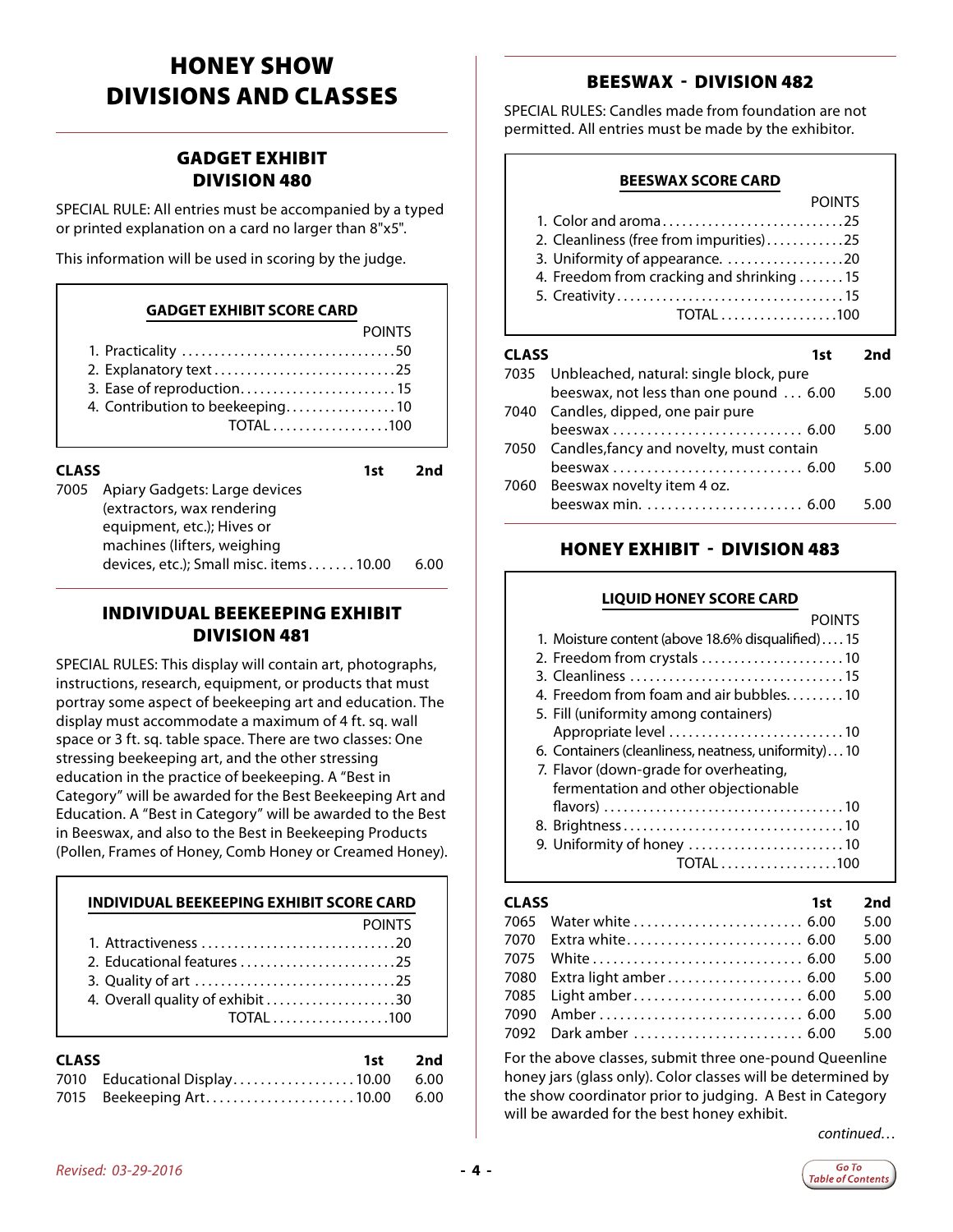#### <span id="page-4-0"></span>**COMB HONEY AND BULK HONEY FRAME SCORE CARD**

| <b>POINTS</b>                            |
|------------------------------------------|
| 1. Uniformity of appearance20            |
| 2. Absence of uncapped cells15           |
| 3. Uniformity of color 15                |
| 4. Absence of "watery cappings"10        |
| 5. Cleanliness of section of frame 15    |
| 6. Freedom from granulation and pollen10 |
| 7. Uniformity of weight 15               |
| TOTAL 100                                |
|                                          |

| <b>CLASS</b> |                                         | 1st 2nd |  |  |
|--------------|-----------------------------------------|---------|--|--|
|              |                                         |         |  |  |
|              | 7105 Comb honey, round or box 6.00 5.00 |         |  |  |

For each of the above classes, submit three standard sections. Rounds should be in standard clear plastic containers. Squares should be wrapped in clear plastic wrap or window cartons.

| <b>CREAMED (FINELY GRANULATED) HONEY SCORE CARD</b> |               |
|-----------------------------------------------------|---------------|
|                                                     | <b>POINTS</b> |

| 1. Appearance and uniformity of containers10 |  |  |
|----------------------------------------------|--|--|
|                                              |  |  |

- 2. Freedom from foreign material.............. 15
- 3. Freedom from frosting and froth . . . . . . . . . . . 15
- 4. Flavor and aroma. . 10
- 5. Firmness of set.. . 15
- 6. Uniformity of honey. . 10
- 7. Texture of granulation (smooth and fine)  $\dots$  20
- 8. Uniform level of fill approx. 1/4" from top of jar. . . 5 TOTAL . . . . . . . . . . . . . . . . . .100

#### **CLASS 1st 2nd** 7110 Creamed. . . 6.00 5.00

For the above class, submit three standard one pound, wide mouthed honey jars. Lighter grades of honey are recommended, but not required.

| <b>CHUNK HONEY SCORE CARD</b>              |
|--------------------------------------------|
| POINTS                                     |
| 1. Neatness of cut (uniform size with four |
| sided parallel cuts and ragged edges) 20   |
| 2. Absence of any watery cappings,         |
| uncapped cells and pollen cells 20         |
| 3. Cleanliness - no travel stain, specks,  |
| flakes of wax, foam or crystallization20   |
| 4. Uniformity of appearance - uniformity   |
| of capping structure, comb 30              |
| 5. Density and flavor of liquid honey10    |
| TOTAL 100                                  |
|                                            |

| <b>CLASS</b> |                       | 1st 2nd |
|--------------|-----------------------|---------|
|              | 7115 Chunk  6.00 5.00 |         |

For the above class, submit three one-quart canning type jars (non-embossed jars only), using standard canning lids (unsealed). Lighter grades of honey are recommended, but not required.

#### EXTRACTING FRAMES DIVISION 484

| <b>CLASS</b> |                                          | 1st 2nd |
|--------------|------------------------------------------|---------|
|              | 7120 Shallow extracting frame  6.00 5.00 |         |
|              | 7125 Deep extracting frame 6.00 5.00     |         |

The above class must be wrapped in clear plastic film.

#### POLLEN EXHIBIT DIVISION 485

#### **RAW POLLEN SCORE CARD**

|                                    | <b>POINTS</b> |
|------------------------------------|---------------|
| 1. Granule uniformity 25           |               |
|                                    |               |
| 3. Taste (freedom from spoilage)25 |               |
|                                    |               |
| TOTAL 100                          |               |

#### **CLASS 1st 2nd**

| 7130 Pollen blends (three 4 oz. jars or |  |
|-----------------------------------------|--|
| Queenline jars)  6.00 5.00              |  |

#### **POLLEN COOKING SCORE CARD**

| <b>POINTS</b>                                        |
|------------------------------------------------------|
|                                                      |
| 2. Texture, grain, moisture, uniformity of color .30 |
|                                                      |
|                                                      |
| TOTAL100                                             |

**CLASS 1st 2nd** 7135 Cooked items, pollen, (all honey cooking rules apply)  $\ldots$ ....................... 6.00 5.00

*continued…*